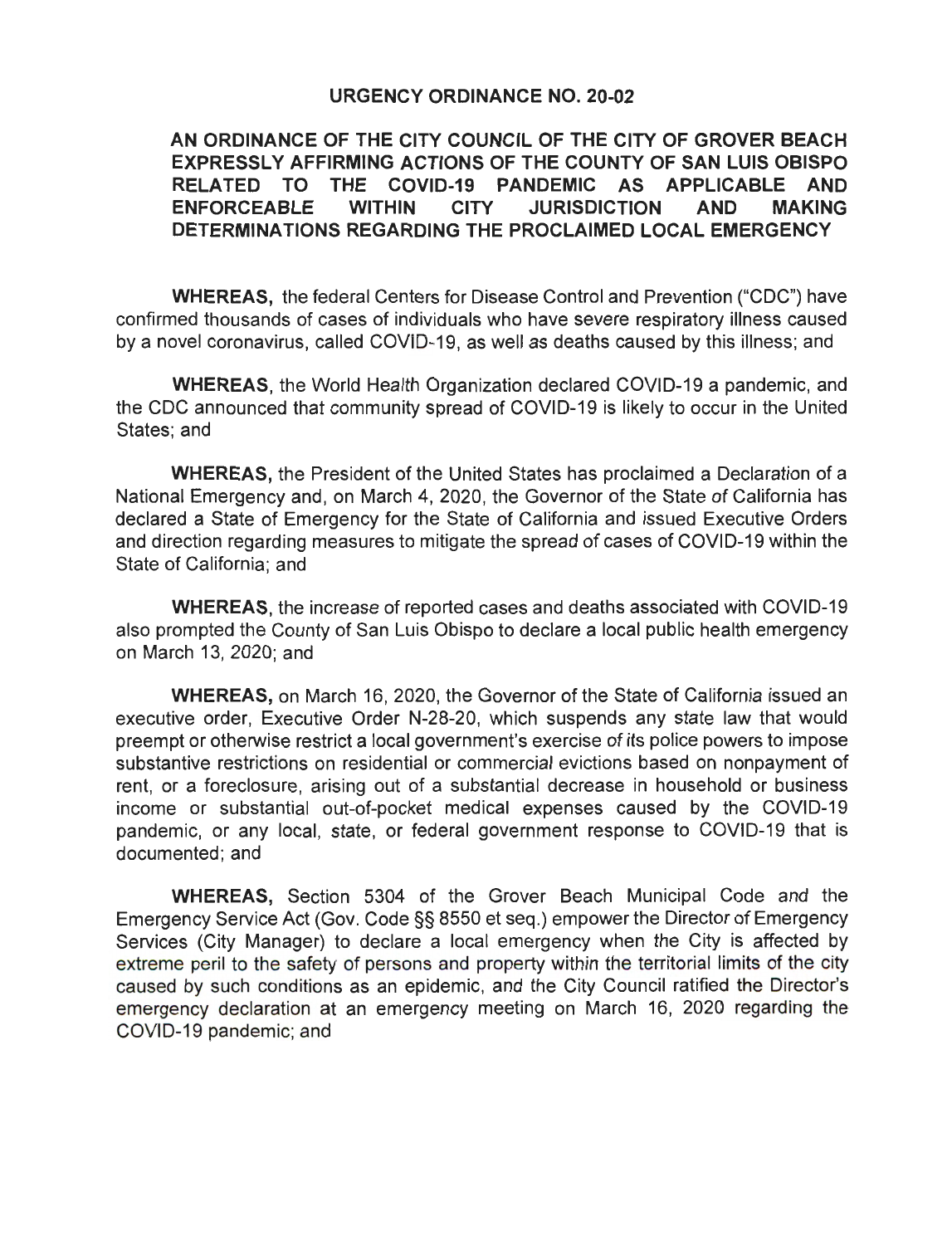**WHEREAS,** on March 18, 2020, the San Luis Obispo County Emergency Services Director issued Local Emergency Order and Regulation No. 3, providing for suspension of commencement of evictions related to COVID-19; and

**WHEREAS,** on March 18, 2020, the San Luis Obispo County Emergency Services Director further issued a Countywide Shelter at Home Order and Regulation No. 4 for the County of San Luis Obispo that took effect on Thursday, March 19, 2020 at 5:00 pm., and that was further amended and ratified by the County Health Officer on March 21 , 2020 ("Order No. 4"); and

**WHEREAS,** on March 19, 2020, the Governor issued Executive Order N-33-20, including the Order of the State Public Health Officer mandating all individuals living in the State of California to stay home or at their place of residence except as needed to maintain continuity of operations of the federal critical infrastructure sectors, as outlined at https://www.cisa.gov/identifying-critical-infrastructure-during-covid-19;

**WHEREAS,** Health & Safety Code Section 101029 and Government Code Section 41601 authorize the City's peace officers to enforce orders of the State and County Public Health Officers issued for the purpose of preventing the spread of any contagious, infectious, or communicable disease; and

**WHEREAS,** in accordance with the Governor's Executive Order N-28-20 and San Luis Obispo County's Local Emergency Order and Regulation No. 3 COVID-19, there is an urgent need to issue limitations on the authority of landlords to commence evictions of tenants within the jurisdiction of the City in order to protect the health, safety and welfare citizens within the jurisdiction of the City in light of the proclaimed State and local emergency and the declared local public health emergency regarding the COVID-19 pandemic;

**WHEREAS,** the COVID-19 pandemic continues to spread rapidly worldwide and in the U.S., continuing to present an immediate and significant risk to public health and safety, and resulting in serious illness or death to vulnerable populations, including the elderly and those with underlying health conditions; and

**WHEREAS,** heightened levels of public health and safety planning and preparedness have been necessitated in preparation for and response to confirmed cases of COVID-19 in the County of San Luis Obispo, and rapid response not lending itself to otherwise applicable notice and approval timelines has been and will be necessary to respond to the rapidly evolving pandemic and to mitigate against the spread of COVID-19 and its resulting public health and safety impacts; and

**WHEREAS,** in the absence of such actions, County wide health services may become overwhelmed and unable to keep up with medical demand for care and availability of hospital or care facility capacity.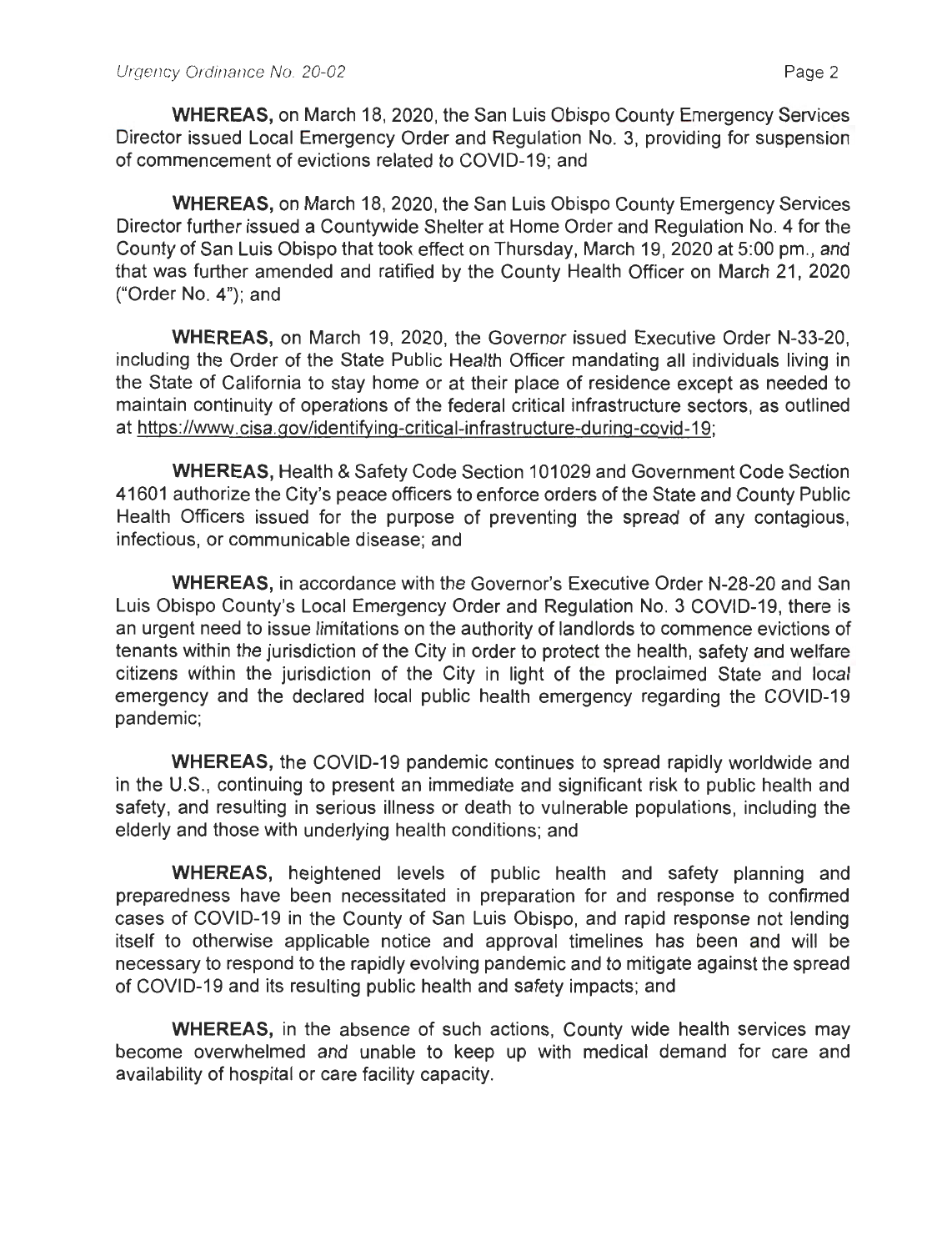## **NOW, THEREFORE, THE CITY COUNCIL OF THE CITY OF GROVER BEACH DOES HEREBY ORDAIN AS FOLLOWS:**

**PART 1.** All recitals set forth above, and all recitals included in support of Federal, State and County actions referenced herein, are adopted as though fully set forth herein as findings in support of this Ordinance.

**PART 2.** A local emergency continues to exist throughout the City of Grover Beach, and the City has been undertaking, and will continue through cessation of this emergency to undertake, necessary measures and incur necessary costs, which are directly related to the prevention of the spread of COVID-19 and are taken in furtherance of: the Secretary of Health and Human Services' determination that a public health emergency has existed since January 27, 2020; the City Director of Emergency Services' Declaration of a Local Emergency on March 16, 2020; the Governor's Declaration of a State of Emergency on March 4, 2020; the President of the United States' Proclamation Declaring a National Emergency on March 13, 2020; the County Emergency Services Director's Declaration of a Local Emergency and the County Public Health Director's Declaration of a Public Health Emergency on March 13, 2020, and related orders and directions.

**PART 3.** During the existence of said local emergency, the powers, functions, and duties of the City of Grover Beach Director of Emergency Services and the Grover Beach City Council shall be those prescribed by state law, ordinances, and resolutions of this City and by the City of Grover Beach Emergency Operations Plan, notwithstanding otherwise applicable procedures, timelines or methods of action and the Director of Emergency Services is expressly authorized to take any and all actions in furtherance of emergency powers to address the local emergency.

**PART 4.** San Luis Obispo County Emergency Services Director Orders 3 and 4, establishing regulations for the suspension of commencement of evictions and mandatory shelter at home regulations, respectively, as currently in effect, are hereby expressly affirmed, acknowledged and declared to be enforceable within the City of Grover Beach and shall be enforceable under Municipal Code Sections 5300 et seq and other pertinent provisions of the Municipal Code.

**PART 5.** The Director of Emergency Services and Administrative Services Director or their designees are hereby directed and authorized to pursue recovery from all available Federal, State and local agencies for reimbursement for COVID-19 related City costs and expenses from and after the Determination That a Public Health Emergency Exists since January 27, 2020.

**PART 6.** In accordance with the Governor of the State of California's Executive Order N-28-20, this ordinance shall remain in effect until May 31, 2020m unless extended by the City Council. In order to prevent inconsistencies, the Director of Emergency Services may suspend the effectiveness of any provisions in this ordinance in the event that the President of the United States, Congress, Governor of the State of California or California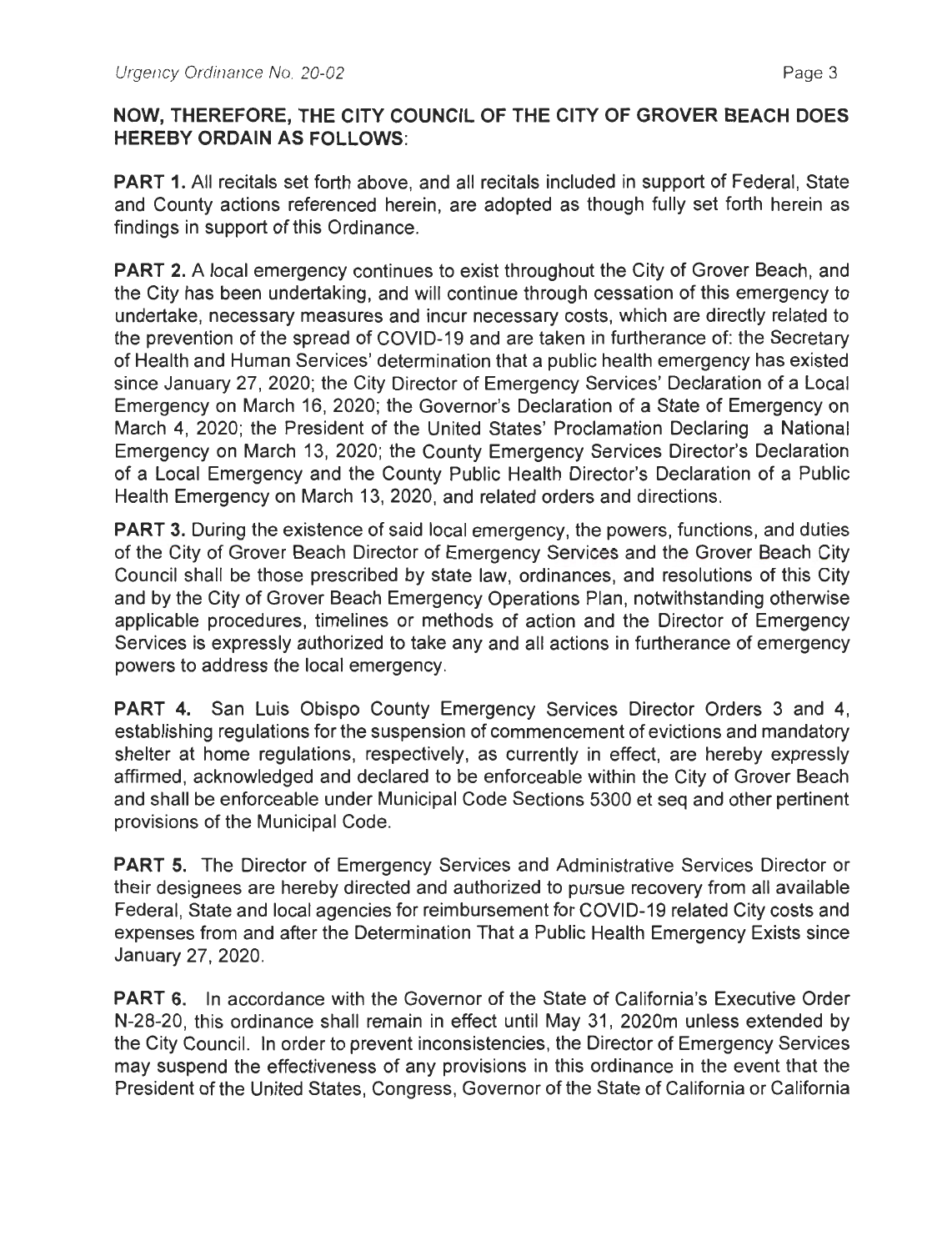State Legislature or other body with jurisdiction adopts an order or legislation that similarly prohibits evictions and foreclosures for failure to pay rent by individuals impacted by the COVID-19 crisis.

**PART 7.** Severability. If any section, subsection, sentence, clause, phrase or word of this ordinance is found to be unconstitutional or otherwise invalid by any court of competent jurisdiction, such decision shall not affect the remaining provisions of this Urgency Ordinance.

**PART 8.** Urgency Declaration: Effective Date. The City Council finds and declares that the adoption and implementation of this ordinance is necessary for the immediate preservation and protection of the public peace, health and safety as detailed above and as the City and public would suffer potentially irreversible displacement of commercial and residential tenants resulting from evictions and foreclosure for failure to pay rent during the COVID-19 crisis. During this local emergency, and in the interest of protecting the public health and preventing transmission of COVID-19, it is essential to avoid unnecessary housing displacement, to protect the City's affordable housing stock, and to prevent housed individuals from falling into homelessness, especially given state and county directives to stay at home. Promoting stability amongst commercial tenancies is also conducive to public health, allowing businesses to follow the advice and directives of public health officials to close and allowing employees to avoid public contact during times of a public health crisis without fear of imminent eviction or foreclosure. Loss of income as a result of COVID-19 may inhibit City residents and businesses from fulfilling their financial obligations, including payment of rent and mortgages. The Council therefore finds and determines that the immediate preservation of the public peace, health and safety, and protection of life and property, require that this Ordinance be enacted as an urgency ordinance pursuant to Government Code Section 36937 and take effect immediately upon adoption by four-fifths of the City Council.

**PART 9.** Publication. The City Clerk shall certify to the adoption of this Urgency Ordinance. Not later than fifteen (15) days following the passage of this Urgency Ordinance, the Urgency Ordinance, along with the names of the City Council members voting for and against the Urgency Ordinance, shall be published in a newspaper of general circulation in the City of Grover beach.